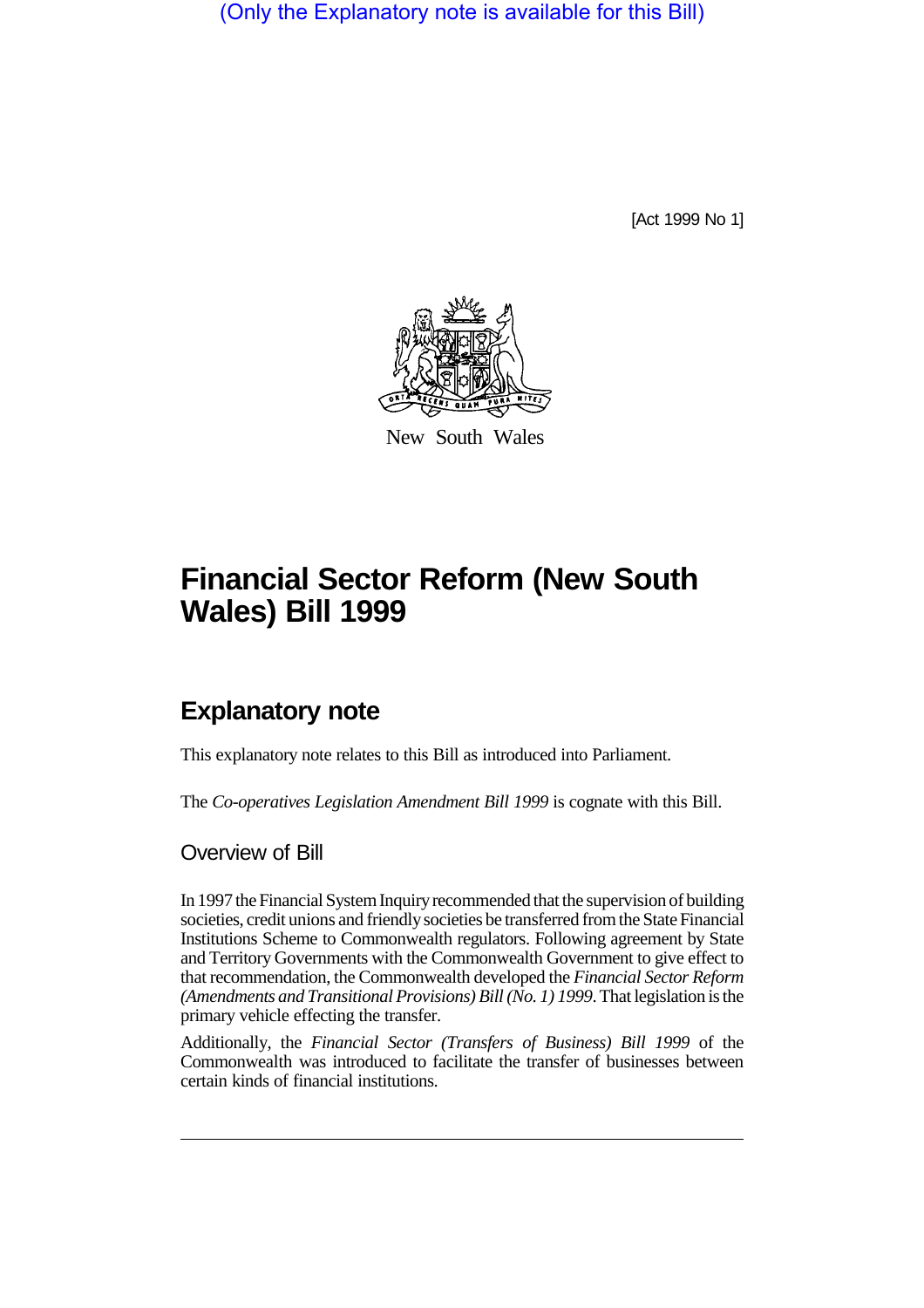Explanatory note

Each State and Territory is expected to pass legislation to support and complement the Commonwealth legislation where necessary to ensure the effectiveness of the transfers.

Some provisions of the Bill are in terms corresponding to provisions in the Corporations Law. The enactment of those provisions is intended to complement, and not limit or otherwise affect, the operation of the Corporations Law.

The objects of this Bill are:

- (a) to enact provisions to support and complement the Commonwealth legislation to ensure the effectiveness of the transfers with which that legislation is concerned, in relation to New South Wales, and
- (b) to wind up the New South Wales Financial Institutions Commission (FINCOM), the body that is the State Supervisory Authority for New South Wales under the existing legislation, and
- (c) to enact transitional and ancillary provisions.

Outline of provisions

# **Part 1 Preliminary**

**Clause 1** sets out the name (also called the short title) of the proposed Act and its main purposes.

**Clause 2** provides for the commencement of the proposed Act by proclamation.

**Clause 3** defines certain words and expressions used in the proposed Act. Definitions include *AFIC* (Australian Financial Institutions Commission, which is a State body established under Queensland legislation), *ASIC* (Australian Securities and Investments Commission, which is a Commonwealth body established under Commonwealth legislation), *APRA* (Australian Prudential Regulation Authority, which is a Commonwealth body established under Commonwealth legislation), *FINCOM* (New South Wales Financial Institutions Commission, which is a New South Wales body established under New South Wales legislation as the State Supervisory Authority), and *transfer date* (which is effectively the date the transfer of financial institutions to Commonwealth supervision takes effect).

**Clause 4** provides that the Crown is bound by the proposed Act.

Explanatory note page 2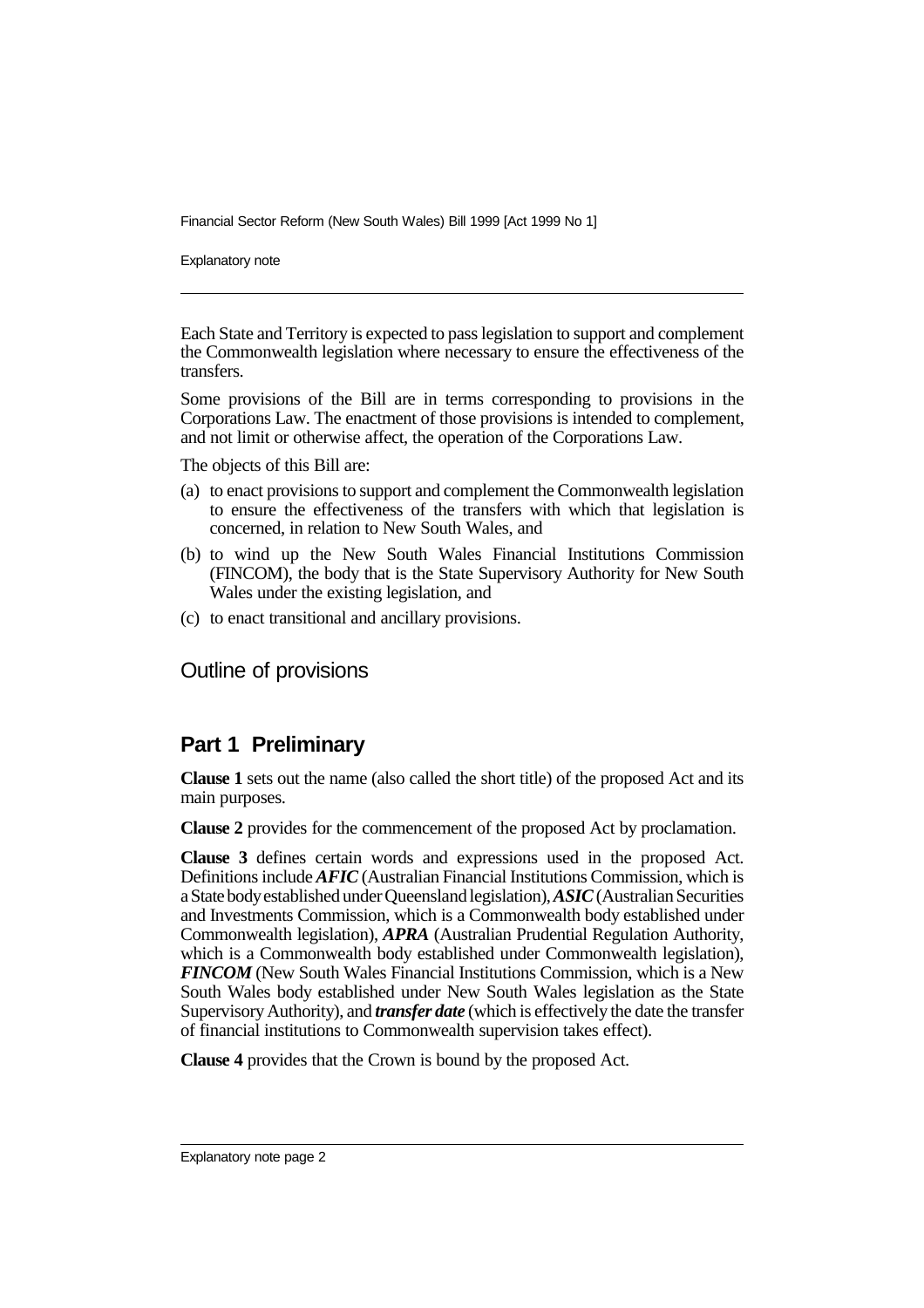Explanatory note

# **Part 2 Registration of certain entities as companies**

**Clause 5** provides that each transferring financial institution is, on the transfer date, taken to be registered as a company under the Corporations Law. The clause complements clause 3 of Schedule 4 to the Corporations Law, as amended by Schedule 3 to the *Financial Sector Reform (Amendments and Transitional Provisions) Act (No. 1) 1999* of the Commonwealth.

# **Part 3 Conferral of functions and powers on APRA and ASIC**

**Clause 6** formally confers functions on APRA, which is a Commonwealth body with limited authorisation to exercise functions and powers under State law.

**Clause 7** formally confers functions on ASIC, which is a Commonwealth body with limited authorisation to exercise functions and powers under State law.

# **Part 4 Authorised deposit-taking institutions and life insurance companies: transfer of business**

This Part complements provisions of the *Financial Sector (Transfers of Business) Act 1999* of the Commonwealth (*FS(TB) Act*).

**Clause 8** provides that words defined in the FS(TB) Act have the same meanings in this Part.

**Clause 9** provides that APRA may authorise members of its board or of its staff to perform or exercise powers or functions under particular provisions of this Part. This clause parallels section 4 (2) of the FS(TB) Act.

**Clause 10** facilitates voluntary transfers of business under Part 3 of the FS(TB) Act. The provisions of the clause are contemplated by sections  $11 (1) (d)$  and  $14$  of the FS(TB) Act.

**Clause 11** facilitates compulsory transfers of business under Part 4 of the FS(TB) Act. The provisions of the clause are contemplated by sections 25 (2) (e) and 28 of the FS(TB) Act.

**Clause 12** provides for certificate evidence concerning transferred assets and liabilities. This clause parallels section 37 of the FS(TB) Act.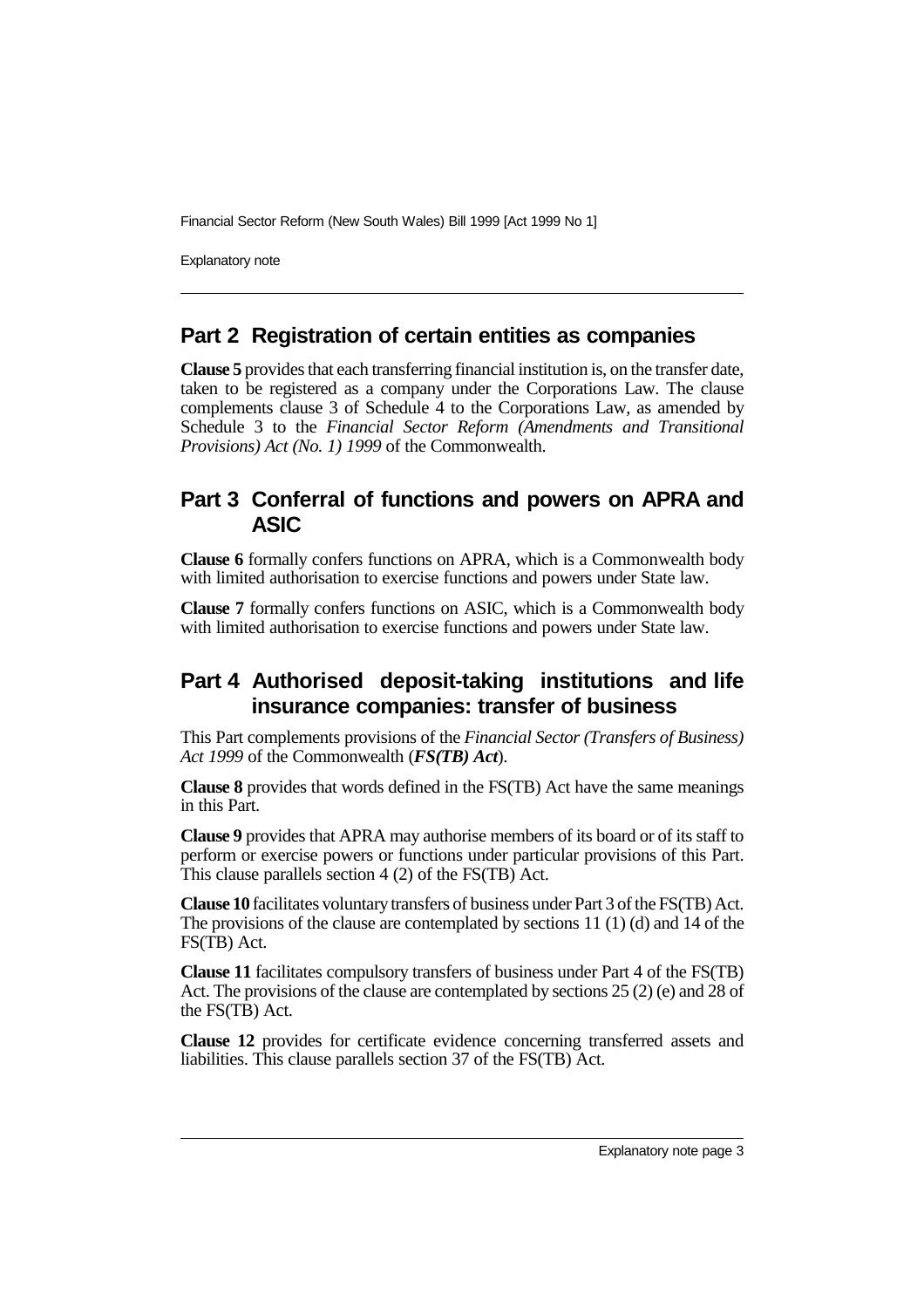Explanatory note

**Clause 13** provides for certification of transfer of ownership in land and for the Registrar-General to register or record the transfer as certified. This clause parallels section 38 of the FS(TB) Act.

**Clause 14** provides for certification of transfer of ownership of other assets and the responsible person or authority to register or record the transfer as certified. This clause parallels section 39 of the FS(TB) Act.

**Clause 15** presumes, until the contrary is established, that a document purporting to be a certificate under this Part is such a certificate and to have been properly given. This clause parallels section 40 of the FS(TB) Act.

**Clause 16** provides protections consequent on the operation of this Part. This clause parallels section 43 (1)–(3) of the FS(TB) Act.

# **Part 5 Repeals and transitional provisions**

### **Division 1 Repeals**

**Clause 17** repeals the *Financial Institutions (New South Wales) Act 1992,* the *Friendly Societies (New South Wales) Act 1997* and the *Financial Institutions Commission Act 1992*. The Financial Institutions Code, the Friendly Societies Code and the AFIC Code will consequently cease to be operative.

### **Division 2 Provisions relating to AFIC**

**Clause 18** recognises that the *Financial Sector Reform (Queensland) Act 1999* is repealing the Queensland legislation establishing AFIC but preserving the existence of AFIC for limited purposes and for a limited time. The clause empowers AFIC to exercise its continuing functions in connection with New South Wales.

**Clause 19** authorises the board of AFIC to delegate its functions and powers.

**Clause 20** is a definition clause.

**Clause 21** empowers the Queensland Minister to enter into an agreement for the transfer of AFIC staff to APRA, as contemplated by Division 2 of Part 1 of Schedule 8 to the *Financial Sector Reform (Amendments and Transitional Provisions) Act (No. 1) 1999* of the Commonwealth.

**Clauses 22** and **23** contain provisions relating to the transfer of AFIC staff to APRA or the Australian Public Service.

Explanatory note page 4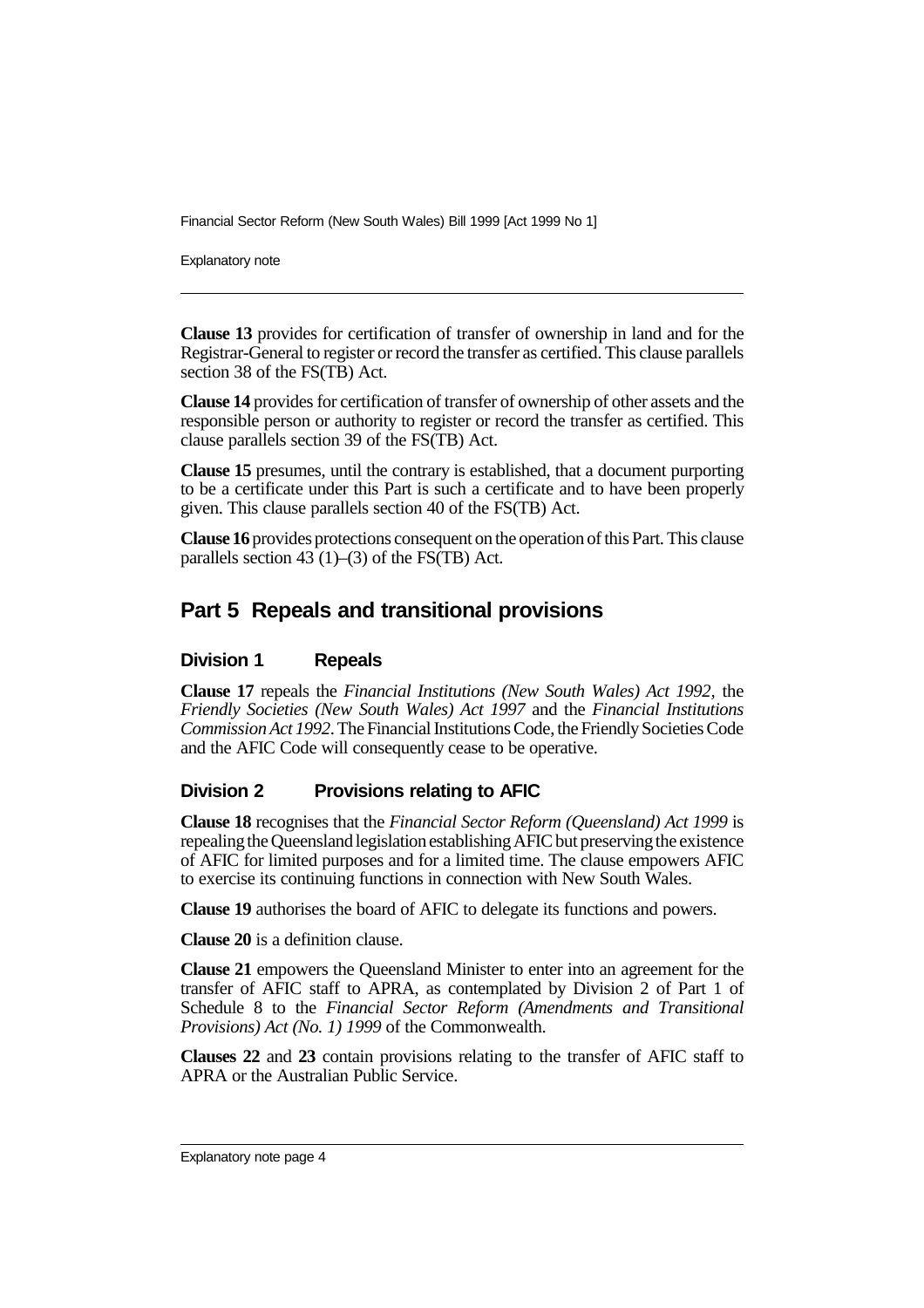Explanatory note

**Clause 24** enables employees of AFIC and other persons associated with AFIC to disclose information to APRA or ASIC.

**Clause 25** empowers the Queensland Minister to enter into an agreement for the transfer of AFIC assets or liabilities to APRA or ASIC, as contemplated by Division 3 of Part 1 of Schedule 8 to the *Financial Sector Reform (Amendments and Transitional Provisions) Act (No. 1) 1999* of the Commonwealth.

**Clauses 26** and **27** set out how civil and criminal proceedings involving AFIC are to continue.

#### **Division 3 Provisions relating to FINCOM**

**Clause 28** provides for the dissolution of FINCOM. This may occur on or after the transfer date.

**Clause 29** requires FINCOM to distribute the money in the Supervision Fund established under the Financial Institutions Code in accordance with ministerial determinations made after appropriate consultation with industry.

**Clause 30** requires FINCOM to distribute the money in the Credit Unions Contingency Fund to credit unions according to their entitlements.

**Clause 31** enables regulations to be made to deal with arrangements for the final reports and auditing of FINCOM's affairs.

**Clause 32** empowers the Minister to enter into an agreement for the transfer of FINCOM employees to APRA, as contemplated by Division 2 of Part 1 of Schedule 8 to the *Financial Sector Reform (Amendments and Transitional Provisions) Act (No. 1) 1999* of the Commonwealth.

**Clauses 33** and **34** contain provisions relating to the transfer of FINCOM employees to APRA or the Australian Public Service.

**Clause 35** enables employees of FINCOM and other persons associated with FINCOM to disclose information to APRA or ASIC.

**Clause 36** empowers the Minister to enter into an agreement for the transfer of FINCOM assets or liabilities to APRA or ASIC, as contemplated by Division 3 of Part 1 of Schedule 8 to the *Financial Sector Reform (Amendments and Transitional Provisions) Act (No. 1) 1999* of the Commonwealth.

**Clauses 37** and **38** set out how civil and criminal proceedings involving FINCOM are to continue.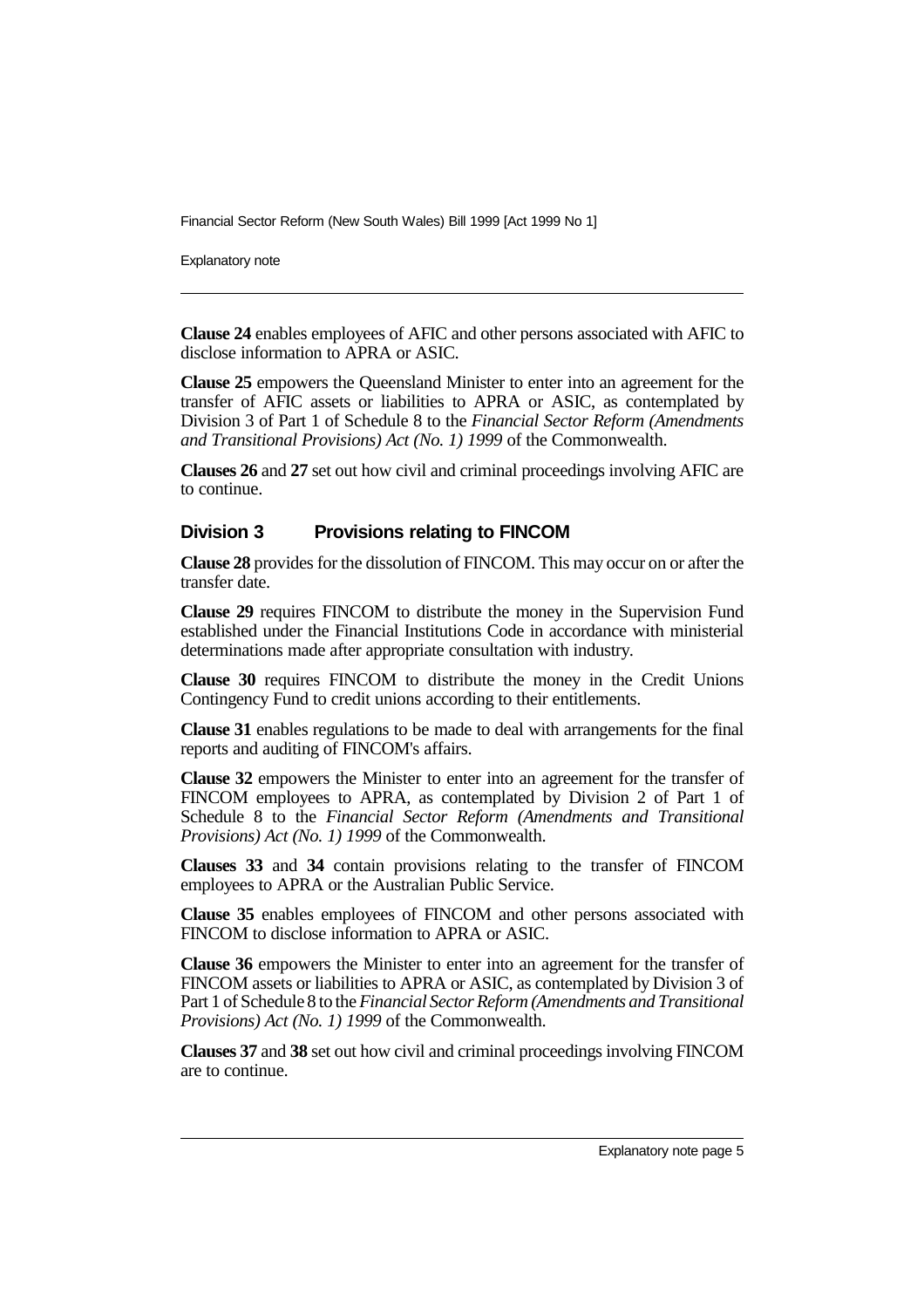Explanatory note

### **Division 4 APRA's and ASIC's functions and powers under Codes**

**Clause 39** provides that APRA and ASIC have the same enforcement powers relating to current matters as AFIC or FINCOM had.

**Clause 40** provides that certain provisions of the AFIC Code continue to apply after the transfer date in relation to current matters.

**Clause 41** provides that certain provisions of the Financial Institutions Code continue to apply after the transfer date in relation to current matters.

**Clause 42** provides that certain provisions of the Financial Institutions Code, as applied under section 40 of the AFIC Code, continue to apply after the transfer date in relation to current matters with respect to special service providers.

**Clause 43** provides that certain provisions of the Friendly Societies Code continue to apply after the transfer date in relation to current matters.

**Clause 44** formally confers the necessary functions and powers on APRA and ASIC for the purposes of this Division.

#### **Division 5 Miscellaneous**

**Clause 45** deals with accounts with a building society or credit union that have been classified or closed as dormant accounts. These accounts will be treated as having been re-opened immediately before the transfer date and as not being dormant.

**Clause 46** deals with withdrawable shares in building societies. A person with these shares will, on the transfer date, be treated as the holder of a deposit equal to the amount paid up on the shares.

**Clause 47** provides for building societies, credit unions and friendly societies dissolved or deregistered before the transfer date. It includes provisions relating to the property of such entities and claims against their insurers, and permits ASIC to take action on their behalf and establish such an entity as a company in certain circumstances.

**Clause 48** provides that mergers and transfers of engagements, commenced under the Financial Institutions Code before the transfer date and not completed before that date, may be completed under that Code or after the transfer date.

**Clause 49** provides that mergers and transfers of engagements, commenced under the Friendly Societies Code before the transfer date and not completed before that date, may be completed under that Code or after the transfer date.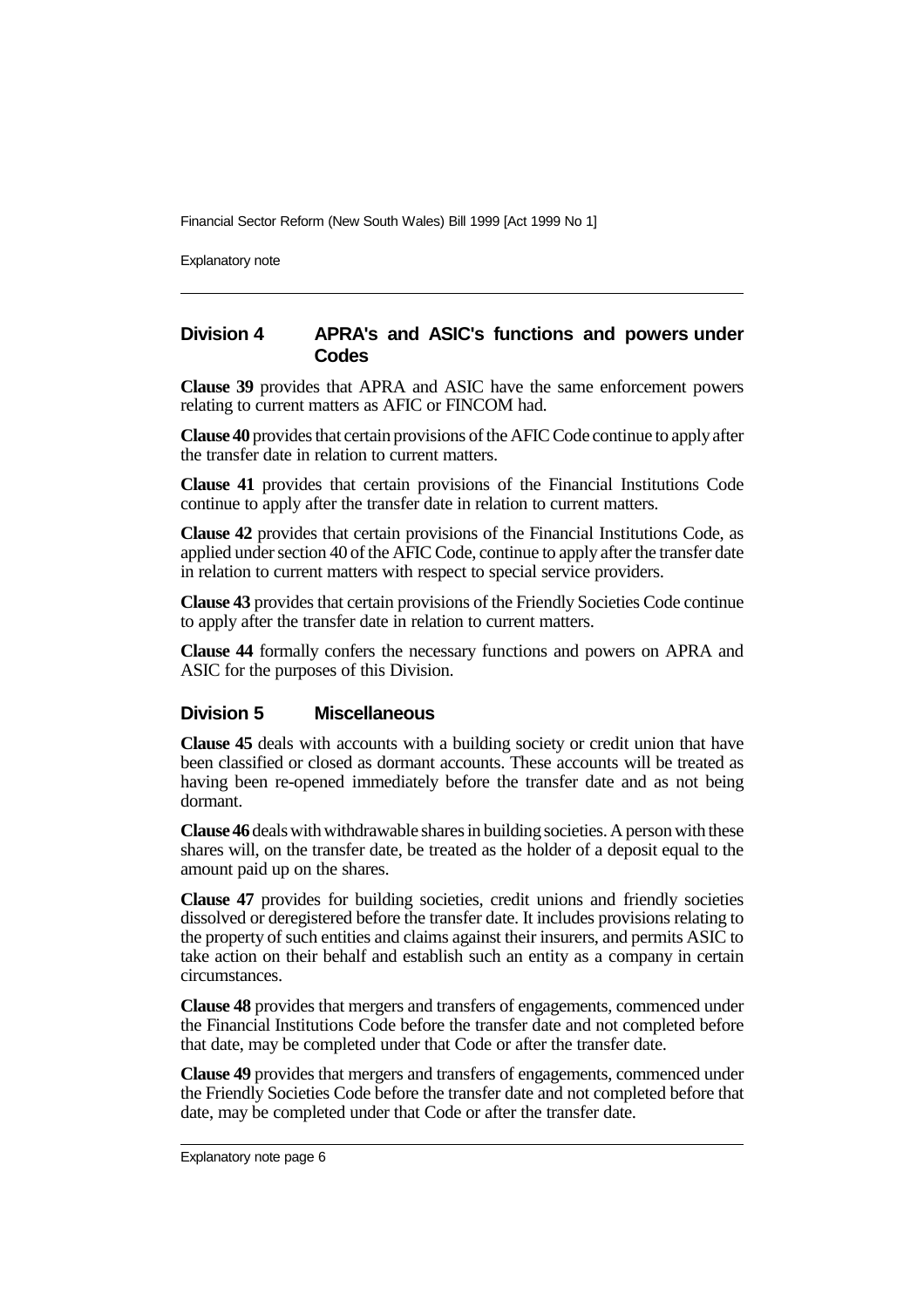Explanatory note

**Clause 50** refers to the dissolution of the Australian Financial Institutions Appeals Tribunal by the *Financial Sector Reform (Queensland) Act 1999* of Queensland, and provides that applications made to the Tribunal for review of a decision that have not been decided are taken to have been withdrawn.

### **Division 6 State taxes**

**Clause 51** provides that no State tax is chargeable in respect of anything effected by or done under the proposed Act, except in relation to Part 4 (which relates to the transfer of the business of authorised deposit-taking institutions and life insurance companies).

### **Division 7 References to building societies, credit unions and friendly societies**

**Clause 52** provides that references in Acts and statutory instruments to building societies and credit unions are to have effect as references to authorised deposit-taking institutions. A definition of that expression is proposed to be included in the *Interpretation Act 1987* (see Schedule 2.2 [3]).

**Clause 53** provides that references in Acts and statutory instruments to friendly societies are to have effect as references to bodies that were societies under the Friendly Societies Code or are friendly societies for the purposes of the *Life Insurance Act 1995* of the Commonwealth.

### **Division 8 Savings or transitional regulations**

**Clause 54** empowers the making of regulations of a savings or transitional nature.

## **Part 6 Amendments**

**Clause 55** is a formal provision giving effect to the Schedules of amendments.

## **Part 7 Miscellaneous**

**Clause 56** authorises the Minister to delegate his or her functions or powers under the proposed Act.

**Clause 57** authorises the making of regulations for the purposes of the proposed Act.